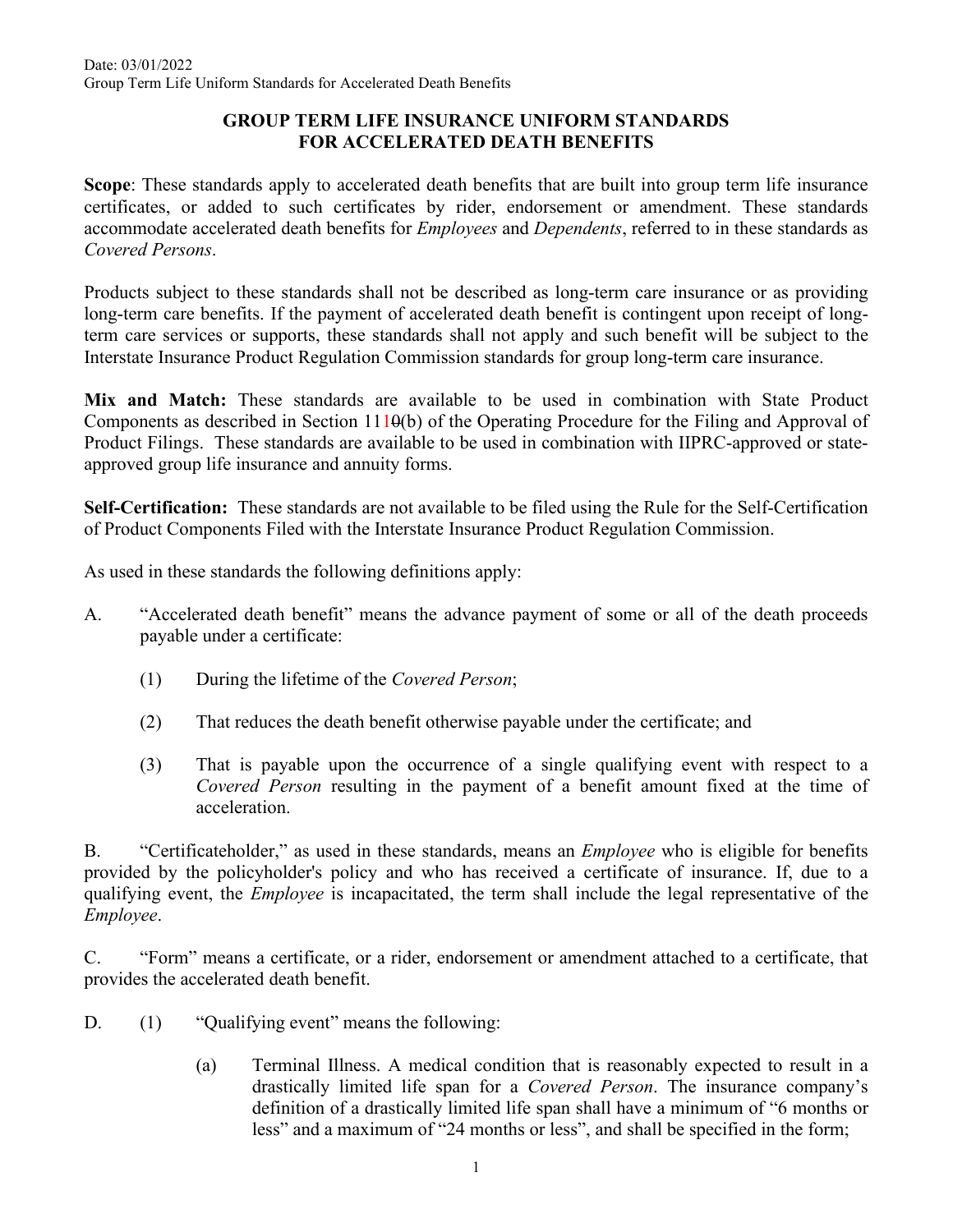- (b) A medical condition that requires extraordinary medical intervention, such as major organ transplant or continuous artificial life support, without which a *Covered Person* would die;
- (c) A condition that is reasonably expected to require continuous confinement in an institution and the *Covered Person* is expected to remain there for the rest of the *Covered Person's* life. The term "institution" shall be defined in the form;
- (d) A specified medical condition that, in the absence of extensive or extraordinary medical treatment, would result in a drastically limited life span; or
- (e) (i) A chronic illness defined as permanent inability to perform, without substantial assistance from another individual, a specified number of activities of daily living (bathing, continence, dressing, eating, toileting and transferring), or permanent severe cognitive impairment and similar forms of dementia. The insurance company's definition of chronic illness shall not require the inability to perform more than two activities of daily living.
	- (ii) For purposes of complying with the requirements of IRC Section 7702B and IRC Section  $101(g)$  ("federal requirements"), chronic illness may also be defined as prescribed in these federal requirements, such as:
		- (I) For activities of daily living, requiring the inability to perform such activities to be for a period of at least 90 days;
		- (II) For periodic payments, requiring that within the preceding 12 month benefit period a licensed health care practitioner has certified that the individual meets the requirements of IRC Section  $7702B(c)(2)(A);$  and
		- (III) For cognitive impairment, requiring substantial supervision.
- (2) A Terminal Illness qualifying event must always be included. The insurance company may also provide accelerated benefits upon the occurrence of other qualifying events. If the accelerated death benefit provides multiple qualifying events, meeting the conditions of any one specified qualifying event shall be sufficient to entitle the *Covered Person* to accelerate the death benefit.

E. Terms not defined in these standards that are capitalized and italicized have the meanings specified in the Group Term Life Insurance Policy and Certificate Standards for Employer Groups.

# **§ 1 ADDITIONAL SUBMISSION REQUIREMENTS**

## **A. GENERAL**

The following additional filing submission requirements shall apply: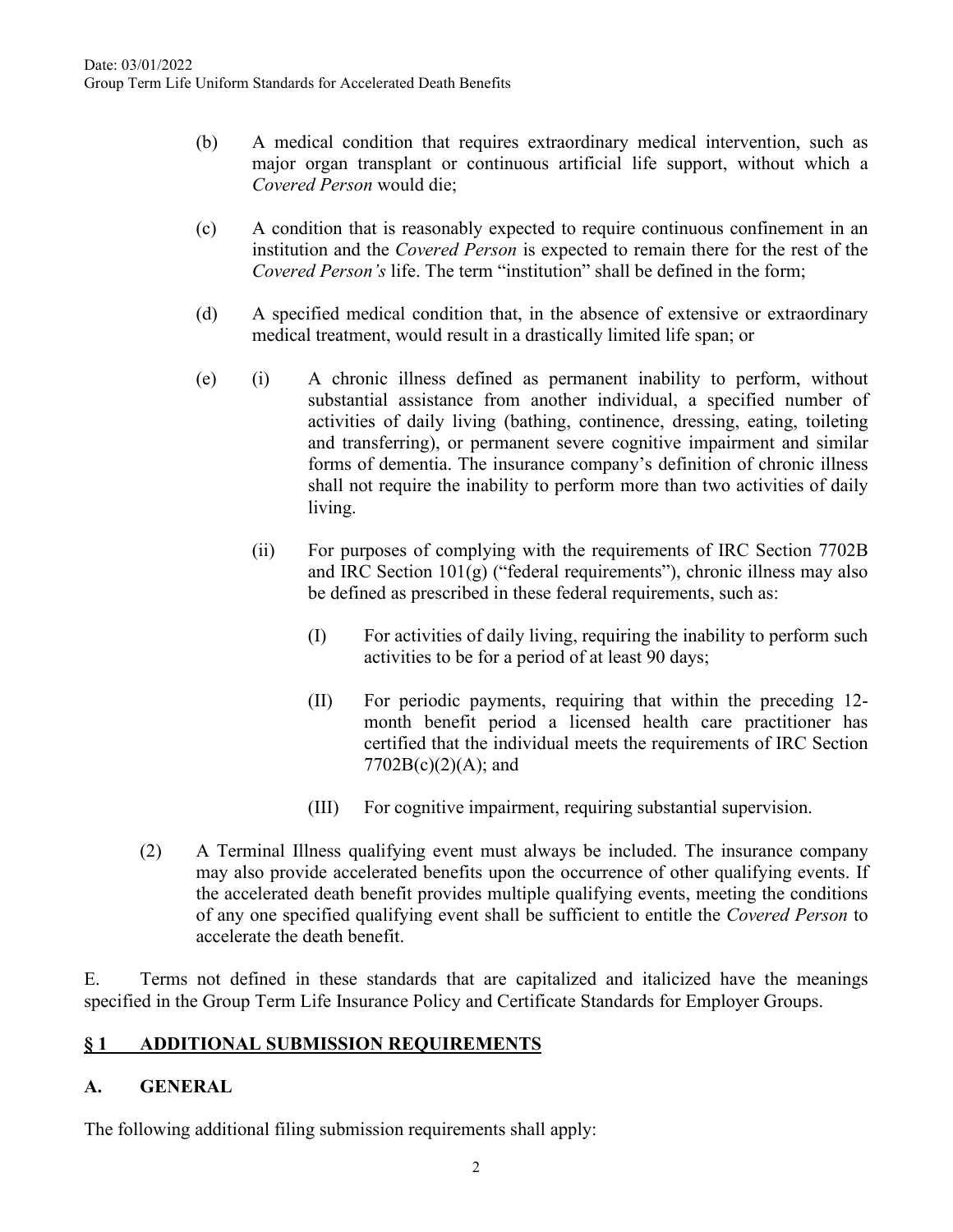- (1) Include a statement of any underwriting restrictions involving benefit amounts or age, and whether the benefit is intended for use with new issues and/or in force business.
- (2) Include a specimen issue of the statement required by Item 1 of the Section 2.F(1) that is provided to a *Covered Person* upon the request to accelerate the death benefit, and an explanation of how and when the statement will be provided.

#### **B. ACTUARIAL SUBMISSION REQUIREMENTS**

- (1) Include an actuarial memorandum prepared, dated and signed by a member of the American Academy of Actuaries who provides the following information:
	- (a) A description of the accelerated death benefit, including the effects of payment of the accelerated death benefit on all certificate benefits and premium payments;
	- (b) A description of and justification for expense charges associated with the accelerated death benefit and the maximum expense charges. If such charges exceed \$250, include a detailed explanation;
	- (c) A description of the interest rate or interest rate methodology used in any present value calculation or in accruing interest on the amount of the accelerated death benefit. The maximum interest rate shall not exceed the greater of:
		- (i) The current yield on the 90-day Treasury bills available on the date of application or accelerated payment; and
		- (ii) The current maximum adjustable policy loan interest rate based on the Moody's Corporate Bond Yield Averages-Monthly Average Corporates published by Moody's Investors Service, Inc., or successor thereto, for the calendar month ending two months before the date of application for an accelerated payment. The policy loan interest rate is that which is permitted under the NAIC Model Policy Loan Interest Rate Bill, Model # 590;
	- (d) A description of the mortality basis and methodology, including the period of time applicable to any mortality discount, used in any present value calculation of the accelerated death benefit;
	- (e) A description of the mortality and morbidity basis and methodology used in the determination of any separate premium for the accelerated death benefit;
	- (f) The formula used to determine the accelerated death benefit, including any limitations on the amount of the benefit, and the formula used to determine the post-acceleration premium;
	- (g) A sample calculation of the accelerated death benefit. All certificate benefits and premium payments immediately before and immediately after acceleration must be shown in the example;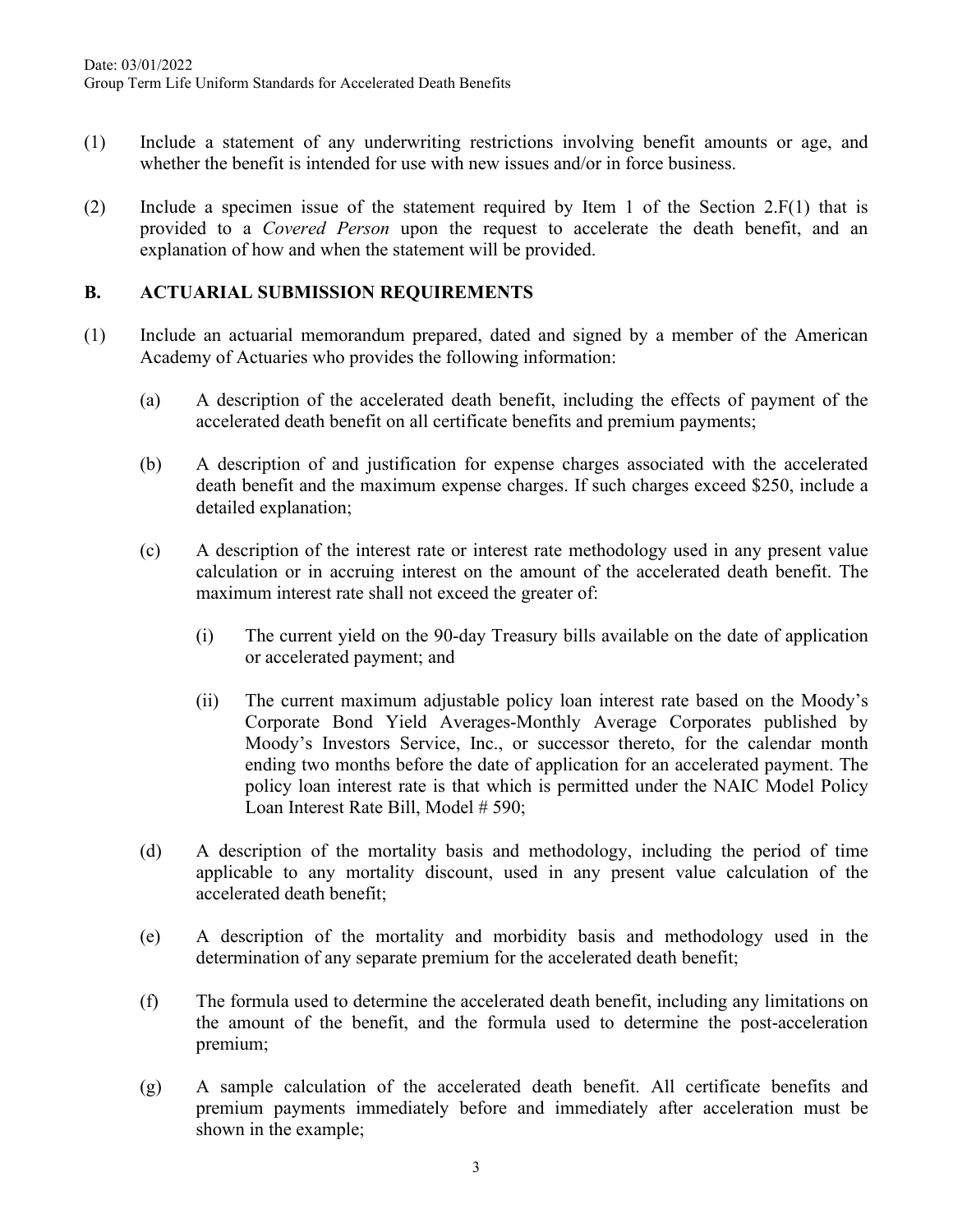- (h) If an accelerated death benefit may be made in periodic payments, the basis used in the calculation of the minimum periodic payment for the payment period and a sample calculation of a minimum periodic payment. Identify the basis used and provide a sample calculation of the lump sum payable if the *Covered Person* dies before all periodic payments for the payment period are made; and
- (i) For any accelerated death benefit of the type described in items (b), (c), (d) and (e) of the "qualifying event" definition contained in these standards, a certification that the value and premium of the accelerated death benefit is incidental to the group term life insurance coverage, as per the Incidental Value and Premium/Cost of Insurance Rate Relationship Certification shown in Appendix A.

## **C. COVER PAGE OR FIRST PAGE**

- (1) The cover page of the certificate, if the benefit is built into the certificate, or the first page of the rider, endorsement or amendment shall include the following in prominent print:
	- (a) The term "accelerated death benefit" shall be included in the brief description or descriptive title of the form.
	- (b) A clear statement that the death benefit and, if applicable, premium payments will be reduced if an accelerated death benefit is paid.
	- (c) A clear statement that a *Covered Person* should seek additional information from a *Covered Person's* personal tax advisor about the tax status of the accelerated death benefit payment.

"Prominent print" means, for example, all capital letters, contrasting color, underlined or otherwise differentiated from the other type on the form.

#### **D. FAIRNESS**

(1) The form shall not contain provisions that unfairly discriminate among *Covered Persons* with differing qualifying events covered under the form, or among *Covered Persons* with similar qualifying events covered under the form.

#### **§ 2 ACCELERATED DEATH BENEFIT PROVISIONS**

#### **A. BENEFIT AMOUNT**

- (1) The form may limit the percentage or dollar amount of the certificate death benefit that may be accelerated. Any minimum and/or maximum limit shall be specified in the form.
- (2) The form shall not state that, upon acceleration of part of the certificate death benefit, a *Covered Person* forfeits the remainder of the certificate death benefit.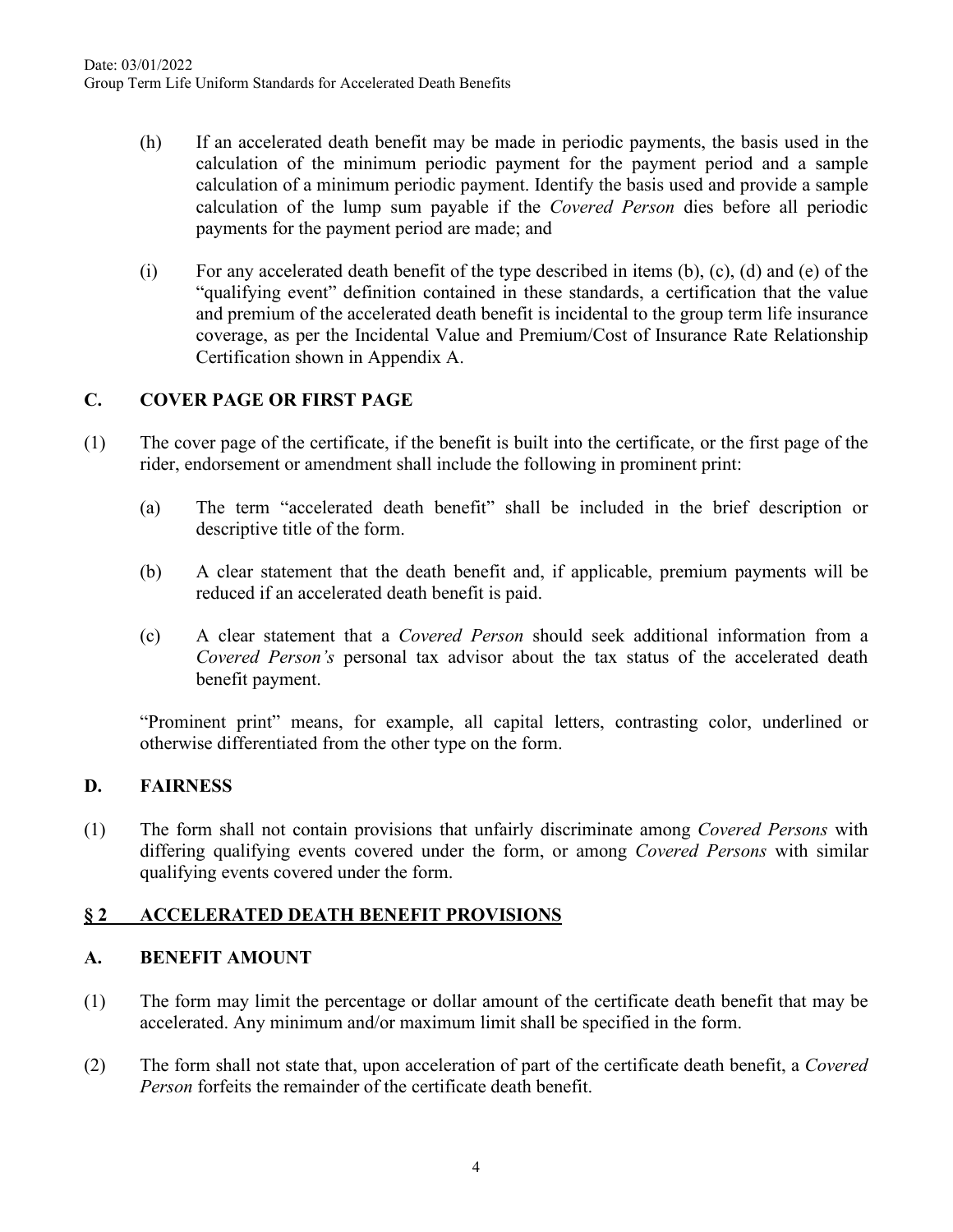Date: 03/01/2022 Group Term Life Uniform Standards for Accelerated Death Benefits

- (3) The form shall not include an aggregate limit provision that caps the accelerated death benefits payable for all certificates issued by the insurance company and its subsidiaries and affiliates.
- (4) The form shall not state that the accelerated death benefit will be provided only if the certificate would remain in force for a specific period of time following acceleration. However, the form may exclude from acceleration any group term life insurance coverage scheduled to reduce or terminate prior to the end of the period used to define a qualifying event of the type described in item 1 of the "qualifying event" definition contained in these standards.
- (5) The form shall not contain any restrictions on the use of the accelerated death benefit proceeds.

## **B. BENEFIT CONDITIONS**

- (1) The form may specify either or both of the following conditions that would have to be met by the certificateholder to request payment of an accelerated death benefit:
	- (a) An irrevocable beneficiary has not been designated; and/or
	- (b) An assignment has not been made.

#### **C. BENEFIT OPTIONS**

- (1) The form shall describe the accelerated death benefit option or options that are available to a *Covered Person*, such as the payment of all or part of the death benefit of the certificate.
- (2) The form shall describe the payment options available to a *Covered Person*. The description shall include the option to receive the accelerated death benefit payment in a lump sum, and may include an option to receive the benefit in periodic payments.
	- (a) Periodic payments based on the continued survival or institutional confinement of a *Covered Person* are prohibited.
	- (b) An option to receive the benefit in periodic payments shall include a description of how such periodic payment will reduce the death benefit.
- (3) For purposes of complying with the requirements of IRC Section 7702B and IRC Section  $101(g)$ ("federal requirements"),
	- (a) Periodic payments may be subject to the per diem specifications of the federal requirements to avoid unfavorable tax consequences. If the application of the federal requirement results in a reduced accelerated benefit from that requested, the remaining death benefit that can be accelerated will be available for acceleration in future months.
	- (b) Lump sum payments may be subject to the per diem specifications of the federal requirements to avoid unfavorable tax consequences. In this situation, the per diem payments are annualized to determine the maximum lump sum amount payable every 12 months. If the application of the federal requirement results in a reduced accelerated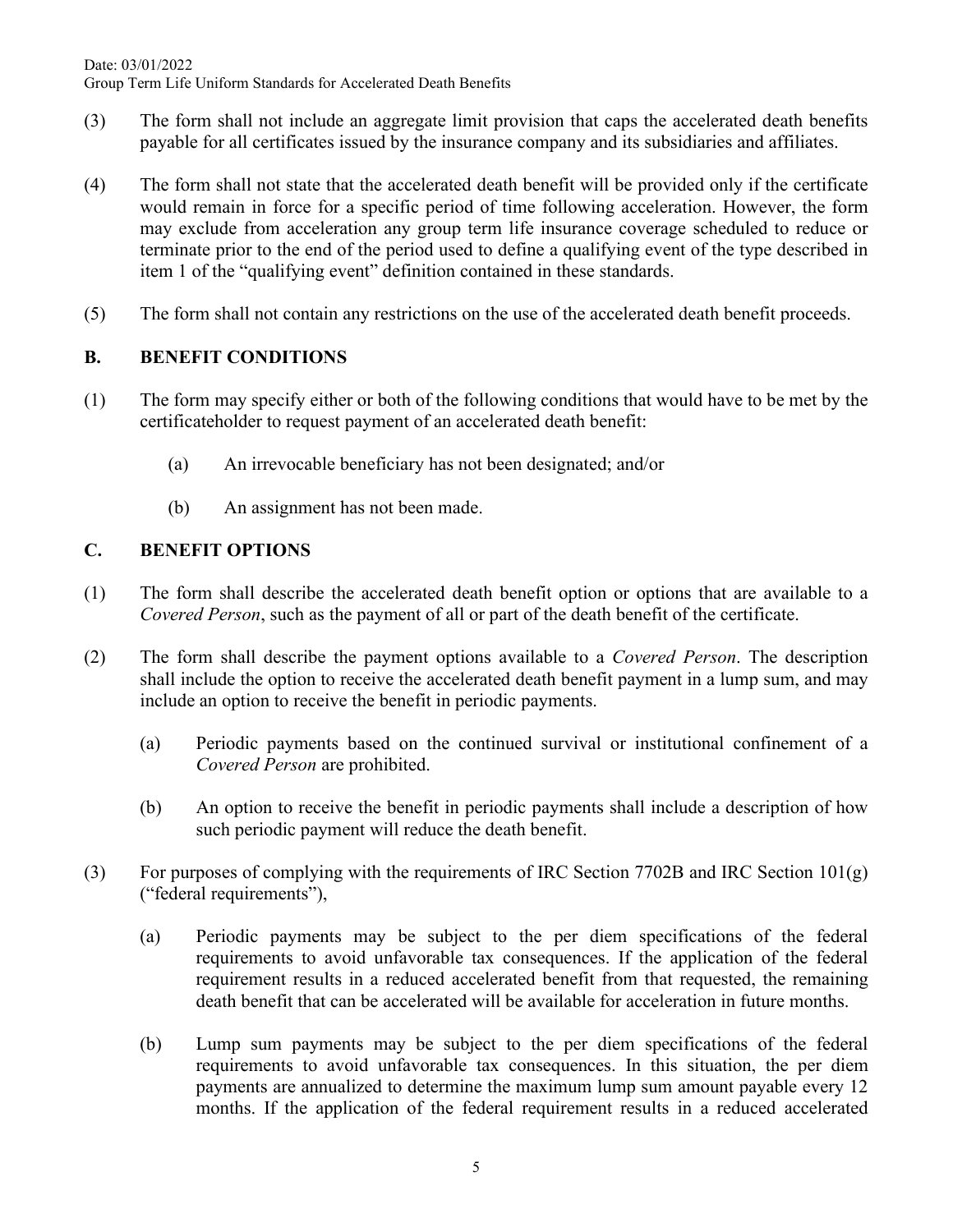benefit from that requested, the remaining death benefit that can be accelerated shall be available for acceleration in future months.

- (c) If, before the payment of the full acceleration benefit, whether periodic or lump sum, a *Covered Person* dies, the payments shall cease and the remaining accelerated benefit shall be paid as a death benefit pursuant to the certificate.
- (d) If, before the payment of the full acceleration benefit, the *Covered Person* is not recertified as having met the federal requirements for chronic illness, the remaining accelerated benefit will be returned to the death benefit under the certificate.
- (4) After an accelerated death benefit is paid, the premium may either be reduced to the premium that would apply for the remaining death benefit under the certificate or the premium may remain the same, depending on how the accelerated death benefit amount is calculated. The form shall state how premiums will be affected.
- (5) The insurance company may include a waiver of premium benefit for the accelerated death benefit. The form shall explain any continuing premium requirements to keep the certificate in force.
- (6) If the form allows for the present value calculation, the form shall state that the insurance company may pay the owner a present value of the certificate death benefit that is being accelerated. The interest rate or interest rate methodology used in the calculation shall be disclosed in the form.

## **D. EXPENSE CHARGES FOR THE BENEFIT**

- (1) The insurance company may deduct one expense charge for each acceleration of the death benefit, as applicable, and if an expense charge will be deducted, the insurance company shall state the maximum expense charge in the form.
- (2) The form shall provide that if any index used in determining interest or expense charges for the accelerated death benefit is discontinued, the insurance company will use an appropriate substitute index subject to the approval of the Interstate Insurance Product Regulation Commission.

## **E. PAYMENT PROCEDURES**

- (1) The form shall specify the procedures required to accelerate the death benefit of the certificate.
- (2) The form may state that the insurance company has the right to require a second or third medical opinion to confirm benefit eligibility. The form shall state that the second or third medical opinions are at the insurance company's expense. The second medical opinion may include a physical examination by a physician designated by the insurance company. In the case of conflicting opinions, eligibility for the accelerated death benefits shall be determined by a third medical opinion that is provided by a physician that is mutually acceptable to the certificateholder and the insurance company;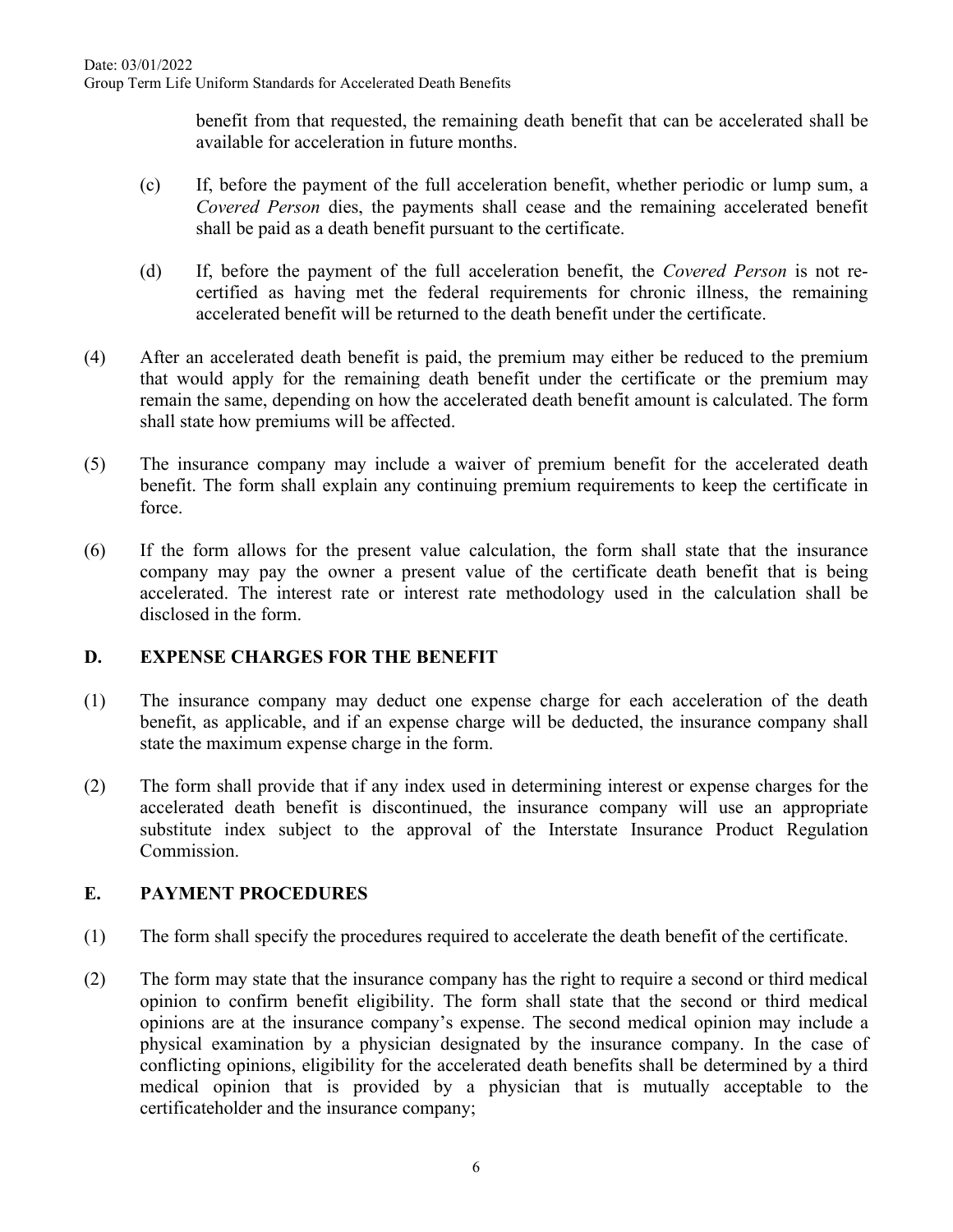#### Date: 03/01/2022 Group Term Life Uniform Standards for Accelerated Death Benefits

- (3) The form shall state to whom the accelerated death benefit payments will be made.
- (4) If the form allows the certificateholder who has assigned the certificate or designated an irrevocable beneficiary to request accelerated death benefit payment, the form shall state that prior to the payment of the accelerated death benefit, the insurance company shall obtain from the certificateholder a signed acknowledgement of concurrence for payout from any assignee of record or irrevocable beneficiary of record.

**Drafting Note:** The language of this item is intended to reflect Section 4 of the NAIC Accelerated Benefits Model Regulation, Model # 620 and the Legislative History, which documents potential legal concerns when an assignment or irrevocable beneficiary designation is in place.

- (5) The form shall state that payment of the accelerated death benefit is due immediately upon receipt of the due written proof of benefit eligibility. Insurance companies are subject to the requirements of Section 4.M(2) of the Group Term Life Insurance Policy and Certificate Standards for Employer Groups with respect to any delay in processing requests to accelerate the payment of death benefits.
- (6) The form shall state that if a *Covered Person* dies before all periodic payments of the accelerated death benefit are made, the periodic payments shall cease and the remaining death benefit shall be paid pursuant to the certificate.
- (7) The form shall state that if a *Covered Person* dies after the certificateholder elects to receive accelerated death benefits but before any such benefits are received, the election shall be cancelled and the death benefit paid pursuant to the certificate.

#### **F. EFFECT OF BENEFIT PAYMENT ON OTHER BENEFIT PROVISIONS**

- (1) The form shall state that (a) upon a request to accelerate the death benefit and (b) upon the payment of the accelerated death benefit, the insurance company shall provide a statement to the certificateholder and any assignee of record or irrevocable beneficiary of record demonstrating the effect of the acceleration on the death benefit and premium of the certificate involved. The statement shall disclose any premium necessary to continue any remaining coverage following the acceleration, and shall disclose all expense and interest charges associated with accelerating the death benefit. In addition, a disclosure shall be made to the certificateholder that receipt of an accelerated death benefit may affect eligibility for Title XIX of the Social Security Act (Medicaid) or other government benefits or entitlements and may have income tax consequences.
- (2) The form may state that a *Covered Person* cannot be required to apply for the accelerated death benefit before qualifying for Medicaid, or be required by creditors to apply for the accelerated death benefit.
- (3) The acceleration of part of an Employee's death benefit shall not impact other Dependent coverage under the group certificate, whether or not the Dependent coverage is based on a percentage of the Employee's death benefit. The acceleration of all of an Employee's death benefit will terminate the life insurance benefit under the group certificate. The form shall describe the effect of such termination on all *Covered Persons*. The form shall state that such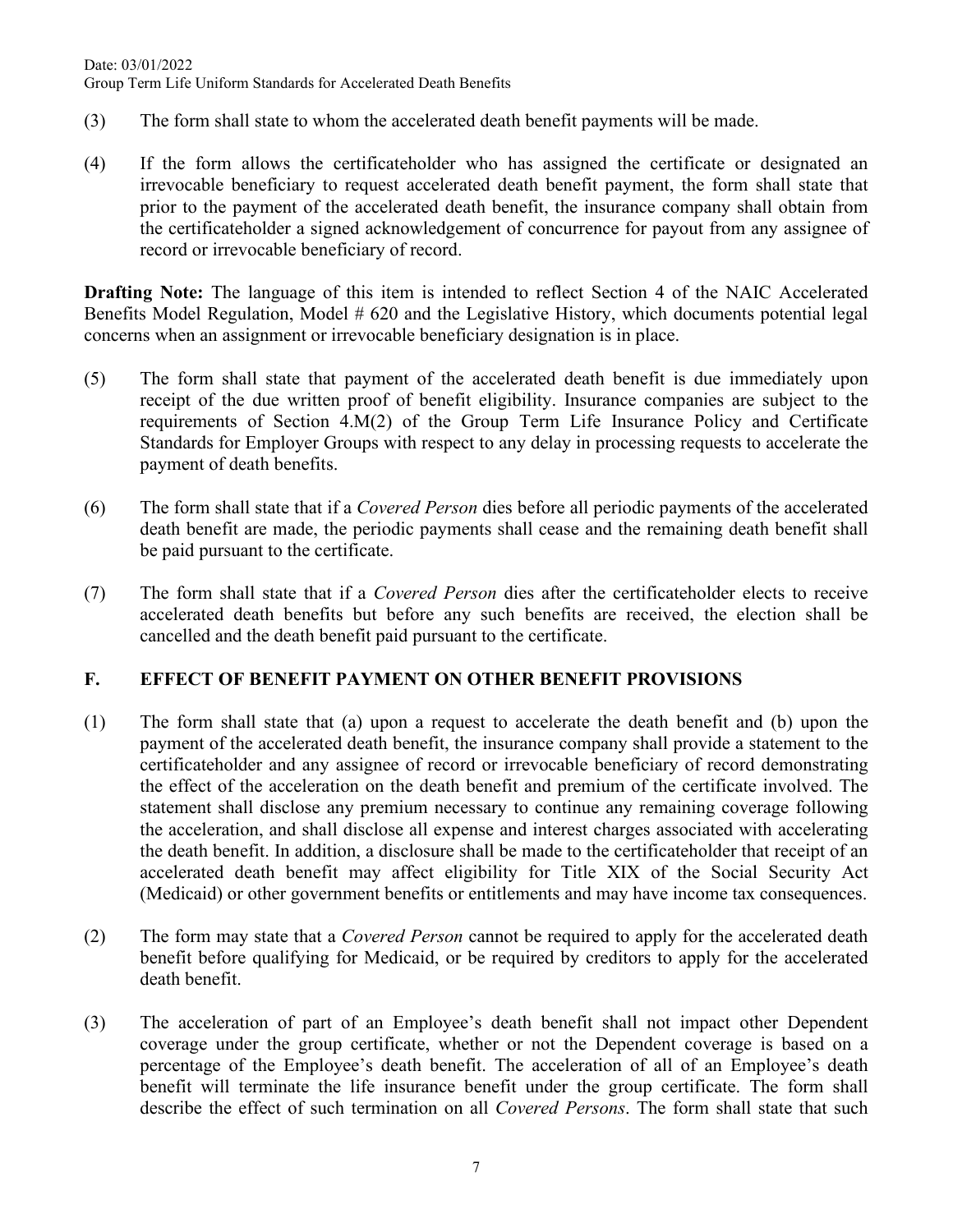termination shall not prejudice the continuation and conversion rights available under the certificate to other *Covered Persons*.

(4) When a part of the death benefit remains after payment of the accelerated death benefit, the accidental death benefit or accidental death and dismemberment benefit provision, if any, in the Certificate shall not be affected by the payment of the accelerated death benefit.

## **G. EXCLUSIONS**

(1) The form shall not contain exclusions for an accelerated death benefit that are not also exclusions for the group term life insurance in the certificate.

## **H. QUALIFYING EVENTS**

- (1) The form shall specify the terms and conditions applicable to each qualifying event.
- (2) The form shall not require that the cause of a qualifying event first manifest itself or be diagnosed after issuance of the form.
- (3) The form shall not include a waiting period requirement**.** "Waiting period" means a period of time following the date of issue of the accelerated death benefit during which the benefit is not in effect. A requirement that the form be in force past the contestable period is prohibited.
- (4) The form may include an elimination period for the qualifying events described in items (c) and (e) of the qualifying event definition in these standards, other than chronic illness as defined for purposes of complying with the requirements of Internal Revenue Code sections 7702B and 101g. The term "elimination period" means a specified period of time not to exceed 90 days during which the *Covered Person* meets the terms of the qualifying event. The elimination period begins on the first day that the *Covered Person* meets the terms of the qualifying event and ends at the end of the specified period. If the *Covered Person* meets the terms of multiple qualifying events that are subject to elimination periods on the same day, the elimination periods for each applicable qualifying event shall run concurrently. During the elimination period, the *Covered Person* is required to continuously meet the terms of the qualifying event without interruption. If at the end of the elimination period the *Covered Person* continues to meet the terms of the qualifying event, the *Covered Person* may apply for the accelerated death benefit.

## **I. WHEN THE ACCELERATED DEATH BENEFIT ENDS**

- (1) The form shall state that the accelerated death benefit shall end at the earliest of:
	- (a) Upon written request from a certificateholder;
	- (b) The date a *Covered Person's* group term life insurance coverage ends under the certificate;
	- (c) The end of the period for which the last premium has been paid for a *Covered Person*, in accordance with the provisions of the certificate;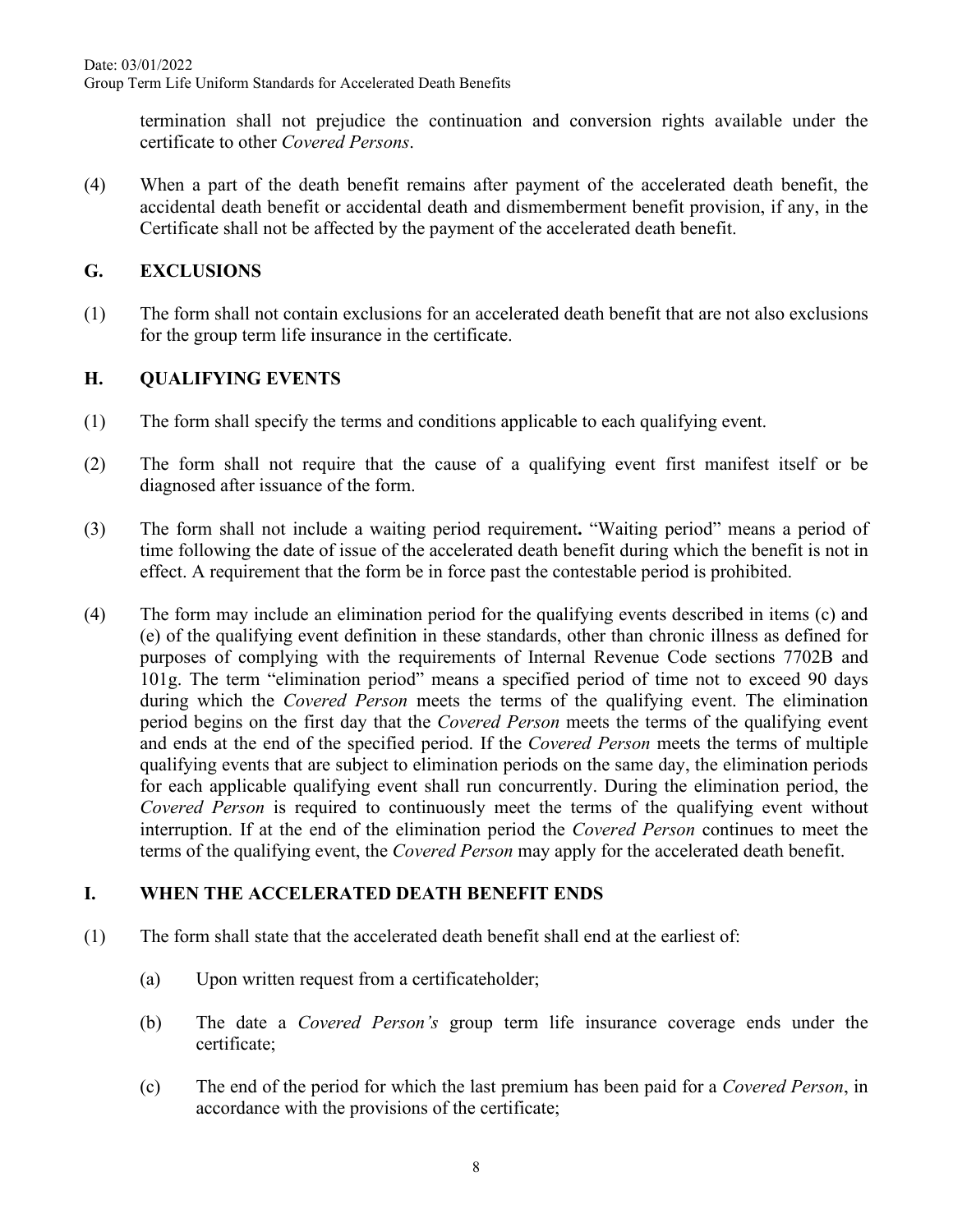Date: 03/01/2022

Group Term Life Uniform Standards for Accelerated Death Benefits

- (d) The date any required fee for the accelerated death benefit is not paid, in accordance with the provisions of the form.
- (e) The date the group term life insurance policy ends; or
- (f) The date the person ceases to be in an eligible class under the certificate.

For item (f) above, the provision may allow the insurance company to end coverage at a specified point in time following the date the person ceases to be in an eligible class.

(2) The form shall state that if the accelerated death benefit ends, this shall not prejudice the payment of benefits for any qualifying event that occurred while the form was in force.